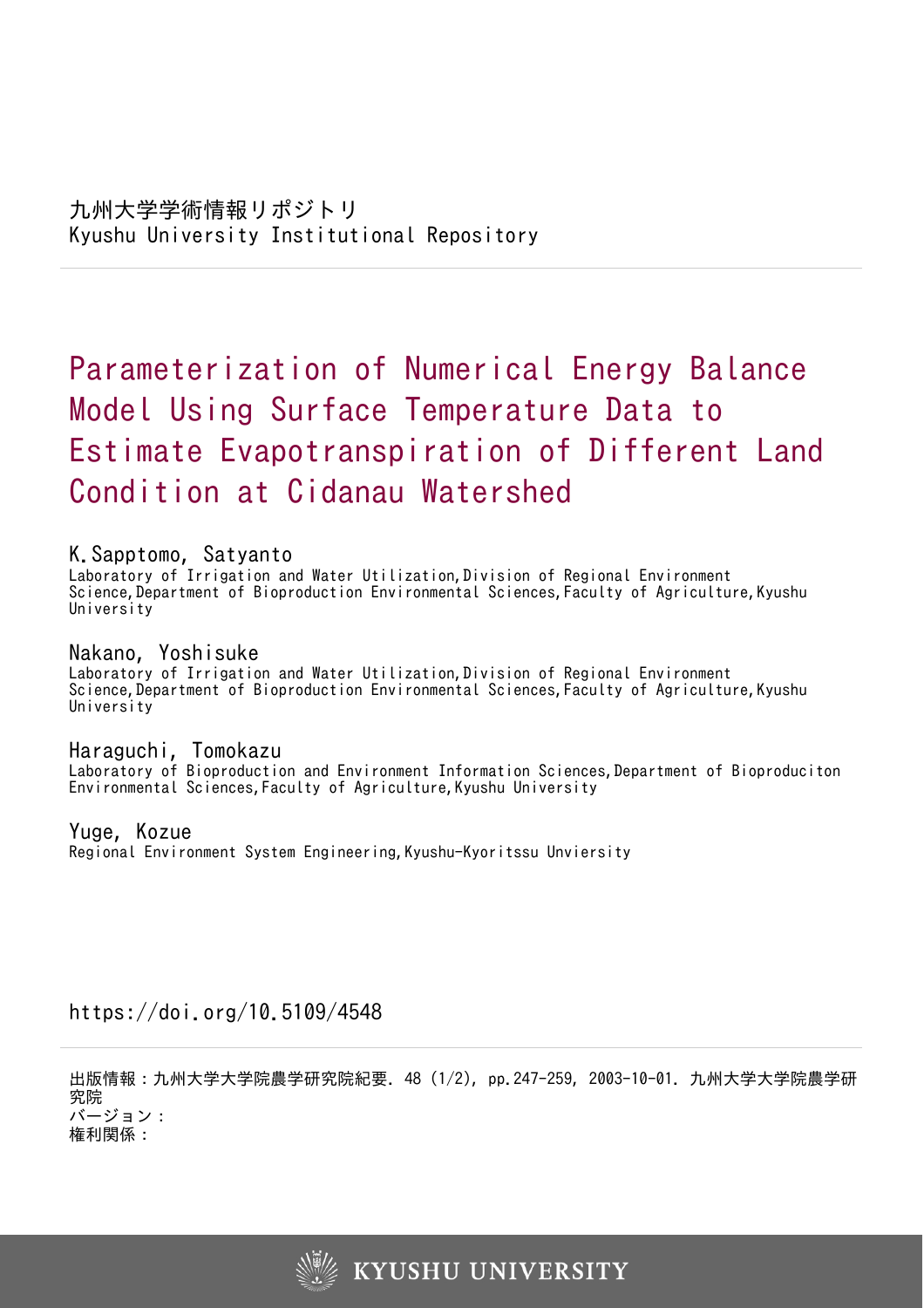## Parameterization of Numerical Energy Balance Model Using Surface Temperature Data to Estimate Evapotranspiration of Different Land Condition at Cidanau Watershed

### Satyanto K. SAPTOMO<sup>t</sup>, Yoshisuke NAKANO, Tomokazu HARAGUCHI\*, and Kozue YUGE\*\*

Laboratory of Irrigation and Water Utilization, Division of Regional Environment Science, Department of Bioproduction Environmental Sciences, Faculty of Agriculture, Kyushu University, Fukuoka 812-8581 , Japan (Received June 30, 2003 and accepted July 15, 2003)

Two layer resistance models which were developed based on multi layer resistance model had been developed and widely applied by many scientists to evaluate the evapotraspiration of the vegetated surface. A two-layer crop resistance model was parameterized to be used for estimating evapotranspiration of paddy field and the surrounding environment in Cidanau watershed, Indonesia.

The model was parameterized by using surface temperature acquired by observation during clear day. The surface temperature resulted from the simulation were compared by the observation data. The parameters in the model were altered, until the sirnulation result agreed with the observation. By using the modified model, simulation was conducted to estimate evapotranspiration of different surface conditions. '

#### INTRODUCTION

Evapotranspiration from natural surface can be calculated using the models based on electrical resistance that was originally devised by Waggoner (1968). This model had also been developed and improved by Waggoner et  $al.$  (1969) and Lhomme (1988). Numerical models of surface energy balance were developed by Myrup (1969), which was used to analyze urban heat island phenomenon, and Gutman and Torrance (1975) who analyzed the effect of urban climate to future heat addition and surface roughness. Combining the similar technique with two-layer resistance model, Nakano and Cho (1985) presented the evaluation of plant canopy effect on thermal environment modiflcation. Analyzing thermal environment of the various surface conditions, Nakano and Kuroda (1989), has applied the energy balance model and obtained the energy fluxes of heat flux  $(H)$ , ground heat flux (G) and the energy for evapotranpiration latent heat flux ( $\lambda E$ ).

The evaluation of evapotranspiration in a wide area can be troublesome because of the difficulties of acquiring the data of each point of the location. The development of remote sensing technology had overcome this problem. The remote sensing data, i.e. using satellite, are widely used in order to estimate evapotranspiration, such as presented by Sequin and Itier (1983), and Dibella et al. (2000). This method reduces the difficulty

<sup>\*</sup> Laboratory of Bioproduction and Environment Information Sciences, Department of Bioproduction Environmental Sciences, Faculty of Agriculture, Kyushu University.

<sup>\*\*</sup> Regional Environment System Engineering, Kyushu-Kyoritsu University.

<sup>+</sup> Corresponding author (E-mail: saptomo@bpes,kyushu-u.ac,jp)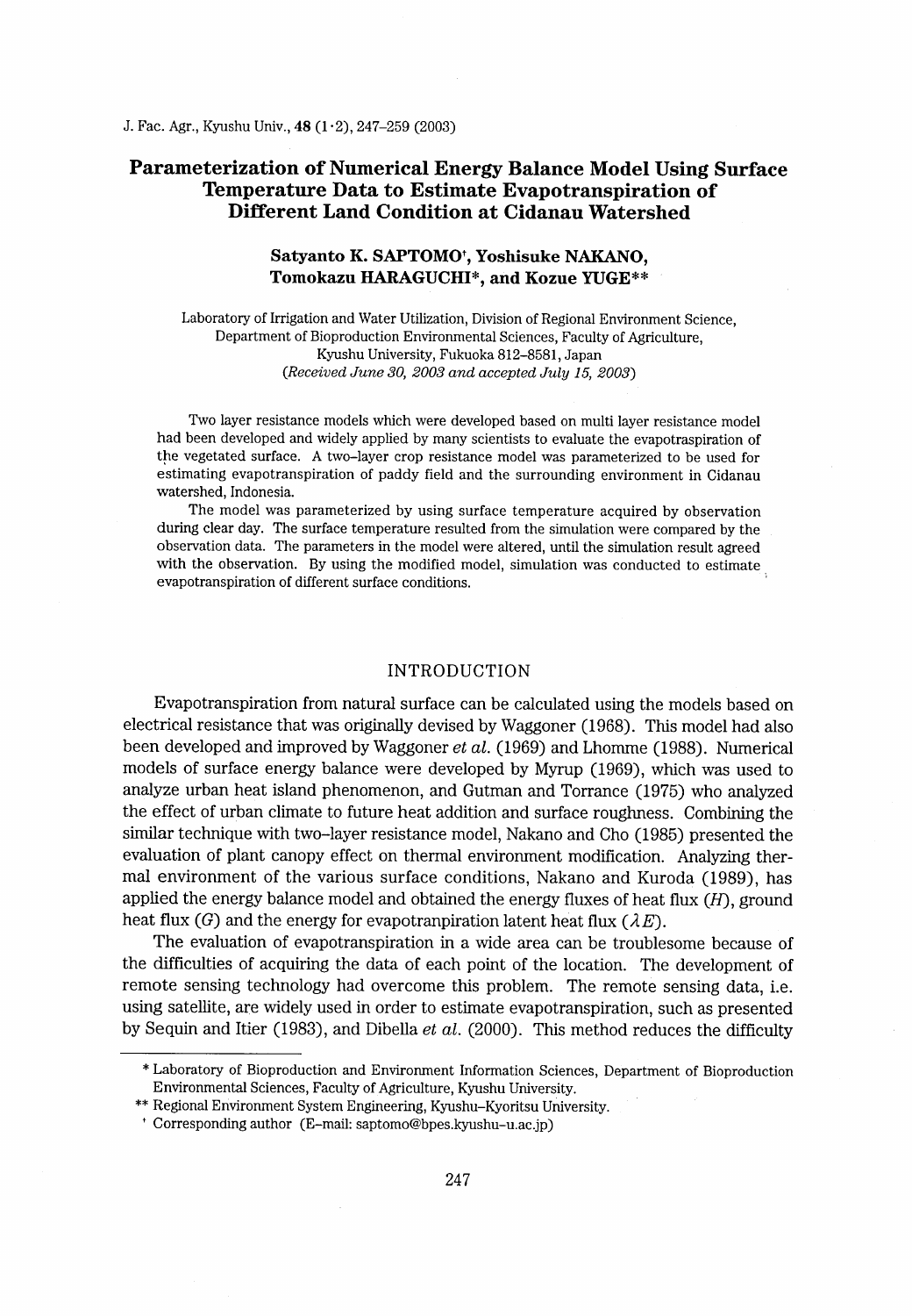of observing parameters required to estimate the evapotranspiration and leads to more accurate result especially in large area. In the other hands it is not possible to obtain continuous remote sensing data required for estimating variation evapotranspiration of a day lenght, for example, hourly variation. Combining the data observed by remote sensing and the model, more informative results of the estimation can be expected

Before the model can be applied, parameterization is required. This step is very important that most of the time laboratory experiments or field observations are needed. The parameterization then can be performed by alteration of parameters value. The simplest way is by comparing the data resulted from calculation and from the field observation or experiments. In this paper we will discuss the model's formulation, the parameterization and the estimation of evapotranspiration of different land conditions in Cidanau watershed Indonesia.

#### THE SIMULATION MODEL

The model of energy balance used in this study consists of numerical model of boundary layer transport, radiation exchange and heat exchange calculation. This model is applied to calculate boundary layer properties of potential temperature ( $\theta$ ), specific humidity  $(q)$ , wind velocity  $(u)$  and soil temperature  $(T)$ . The two-layer resistance model was used to represent vegetation interaction with the atmosphere, when the surface is covered by vegetation.

The energy balance equation for the surface of the earth can be written as,

$$
R_n = \lambda E + H + G
$$

Where  $R_{\tau}$  is the net radiation flux,  $\lambda E$  is latent heat, H is sensible flux and G is ground The energy balance equation for the surface of the earth can be written as,<br>  $R_n = \lambda E + H + G$  (1)<br>
Where  $R_n$  is the net radiation flux,  $\lambda E$  is latent heat, H is sensible flux and G is ground<br>
heat flux. Here the heat store ignored.

#### Boumdary layer transport equations

Wind velocity u, potential  $\theta$  temperature and specific humidity q in horizontal direction are assumed to be uniform and only changes in vertical direction, neglecting the convection part; the equations are simply arranged as follow

a part; the equations are simply arranged as follow  
\n
$$
\frac{\partial u}{\partial t} = \frac{\partial}{\partial z} \left( K_m \frac{\partial u}{\partial z} \right)
$$
\n
$$
\frac{\partial \theta}{\partial t} = \frac{\partial}{\partial z} \left( K_h \frac{\partial \theta}{\partial z} \right)
$$
\n(2)

$$
\frac{\partial \theta}{\partial t} = \frac{\partial}{\partial z} \left( K_m \frac{\partial \theta}{\partial z} \right)
$$
(2)  

$$
\frac{\partial \theta}{\partial t} = \frac{\partial}{\partial z} \left( K_n \frac{\partial \theta}{\partial z} \right)
$$
(3)  

$$
\frac{\partial q}{\partial t} = \frac{\partial}{\partial z} \left( K_v \frac{\partial q}{\partial z} \right)
$$
(4)  
are momentum, thermal and vapor turbulent diffusivity, in which  $K_m = K_h = K_v =$   
the obtain from the following equation.

$$
\frac{\partial q}{\partial t} = \frac{\partial}{\partial z} \left( K_v \frac{\partial q}{\partial z} \right) \tag{4}
$$

 $K_{m}, K_{h}, K_{n}$  are momentum, thermal and vapor turbulent diffusivity, in which  $K_{m} =K_{h} =K_{h}$ K that can be obtain from the following equation.

$$
K = \kappa (z - d)u^* / \phi (z/L) \tag{5}
$$

Here,  $\kappa$  is Karman constant, d is displacement height,  $u^*$  is friction velocity,  $\phi$  is air stability function. Monin-Obkov length  $L$  is the atmosphere stability function's index and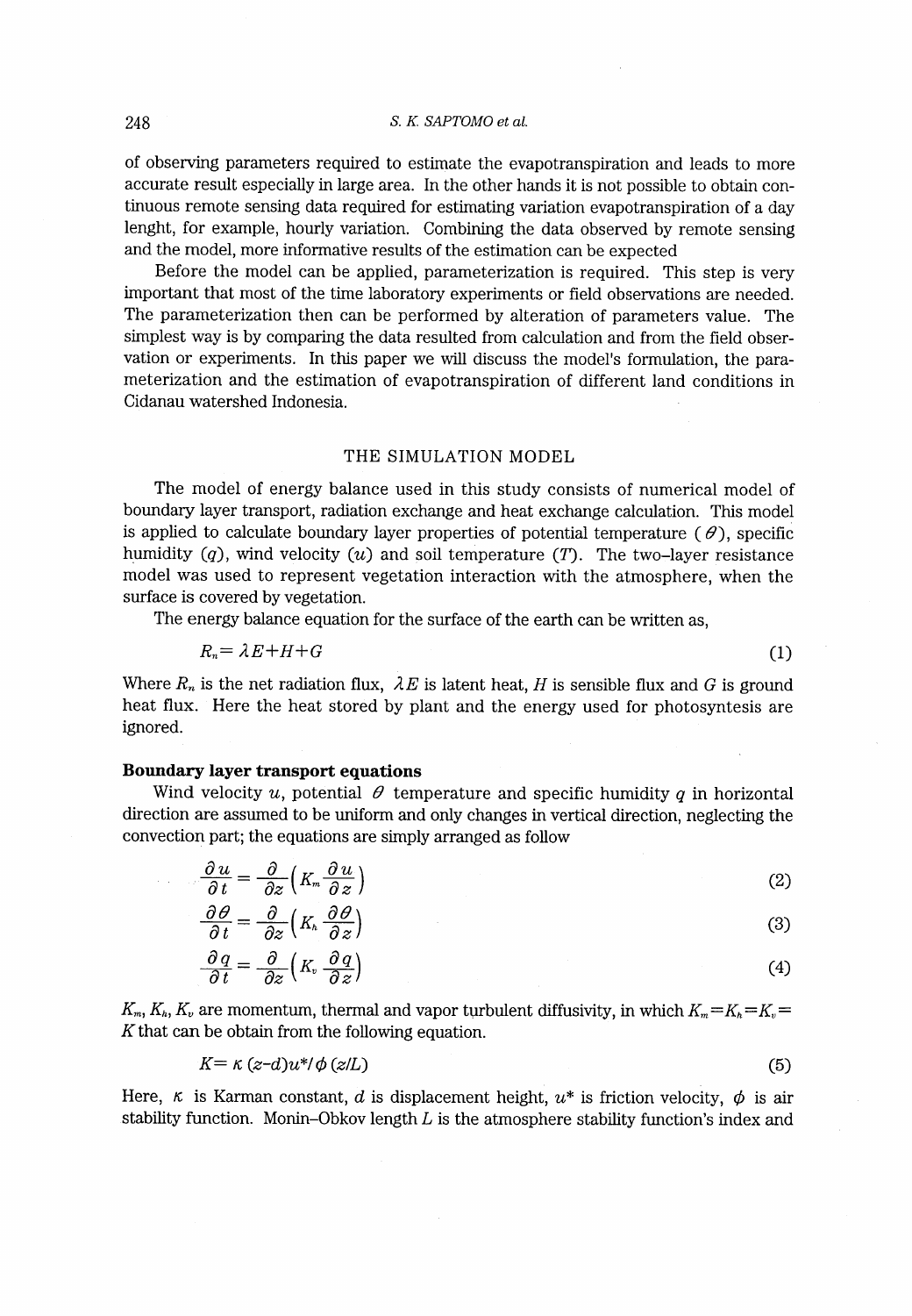given as

$$
L = (\rho_a c_p (T_a + 273.16) u^3) / g k Q \tag{6}
$$

where  $T_a$  is air temperature (°C), Q is sensible heat flux,  $\rho_a$  is air density and  $c_p$  is specific heat of air. The value of L indicates unstable condition ( $L < 0$ ) and stable condition ( $L >$ O). The change of ground temperature is expressed as

$$
\frac{\partial T}{\partial t} = \frac{\partial}{\partial z} \left( K_s \frac{\partial T}{\partial z} \right) \tag{7}
$$
\n
$$
\text{temperature, and } K_s \text{ is soil thermal conductivity.}
$$

with  $T$  is temperature, and  $K_s$  is soil thermal conductivity.

#### Radiation exchange

In simulation models of plant growih, the absorption of radiation by leaves of a canopy is a major factor governing photosynthesis and transpiration. In this study the canopy is assumed to be homogenous in a horizontal plane. The measured incoming radiation must be distributed over direct and diffuse radiation. Absorption of direct radiation is written

$$
I(z) = (1 - a0)I0 exp[-\beta(LAI(H) - LAI(z))]
$$
\n(8)

where,  $I(z)$  is amount of direct downward shortwave radiation at the height z inside plants layer,  $I_0$  is amount of direct radiation above the canopy surface,  $a_0$  is the albedo of plant body opposing direct radiation,  $LAI(z)$  is leaf area index measured from soil surface,  $\beta$  is the extinction coefficient due to sun altitude changes, the canopy geometrical gap architecture is assumed spherical. The scattering rate caused by leaf reflection and transmission is assumed as 0.3, as used in Table 1. The ratio of diffused radiation and total radiation is presented as follows

Table 1. The Proportion of diffuse radiation and the extinction coefficients for the spherical leaf angle distribution with sun altitude (after Goudriaan, 1977)

| FactorInclination of sun<br>(degree)                                | 5     | 15   | 25                                        | 35 | 45 | 65   | 85   | 90     |
|---------------------------------------------------------------------|-------|------|-------------------------------------------|----|----|------|------|--------|
| Diffuse/Total                                                       | 1.00. |      | $0.32$ $0.22$ $0.18$ $0.16$ $0.15$ $0.13$ |    |    |      |      | - 0.13 |
| <b>Extinction Coefficients</b><br>(scattering coefficient $= 0.3$ ) | 9.00  | 5.01 | 1.03  0.64  0.59                          |    |    | 0.50 | 0.46 | 0.46   |

These values are assumed to be uniform for all direction. The absorption by plants canopy is expressed using the same equation as Eq.8 with the extinction coefficient of 0.684. Then, with  $I_s$  represents amount of diffused radiation above the plant canopy, total amount of shortwave radiation absorbed by plant  $S_t$  is given as

$$
S_i = (1 - a_g)I_0[1 - \exp(-\beta \operatorname{LAI}(H))] + (1 - a_s)I_s[1 - \exp(-0.684 \operatorname{LAI}(H))]
$$
(9)

Where  $a_s$  is the albedo of plants body opposing diffused radiation. Also, total shortwave radiation absorbed by soil  $S<sub>g</sub>$  is obtained by using the following equation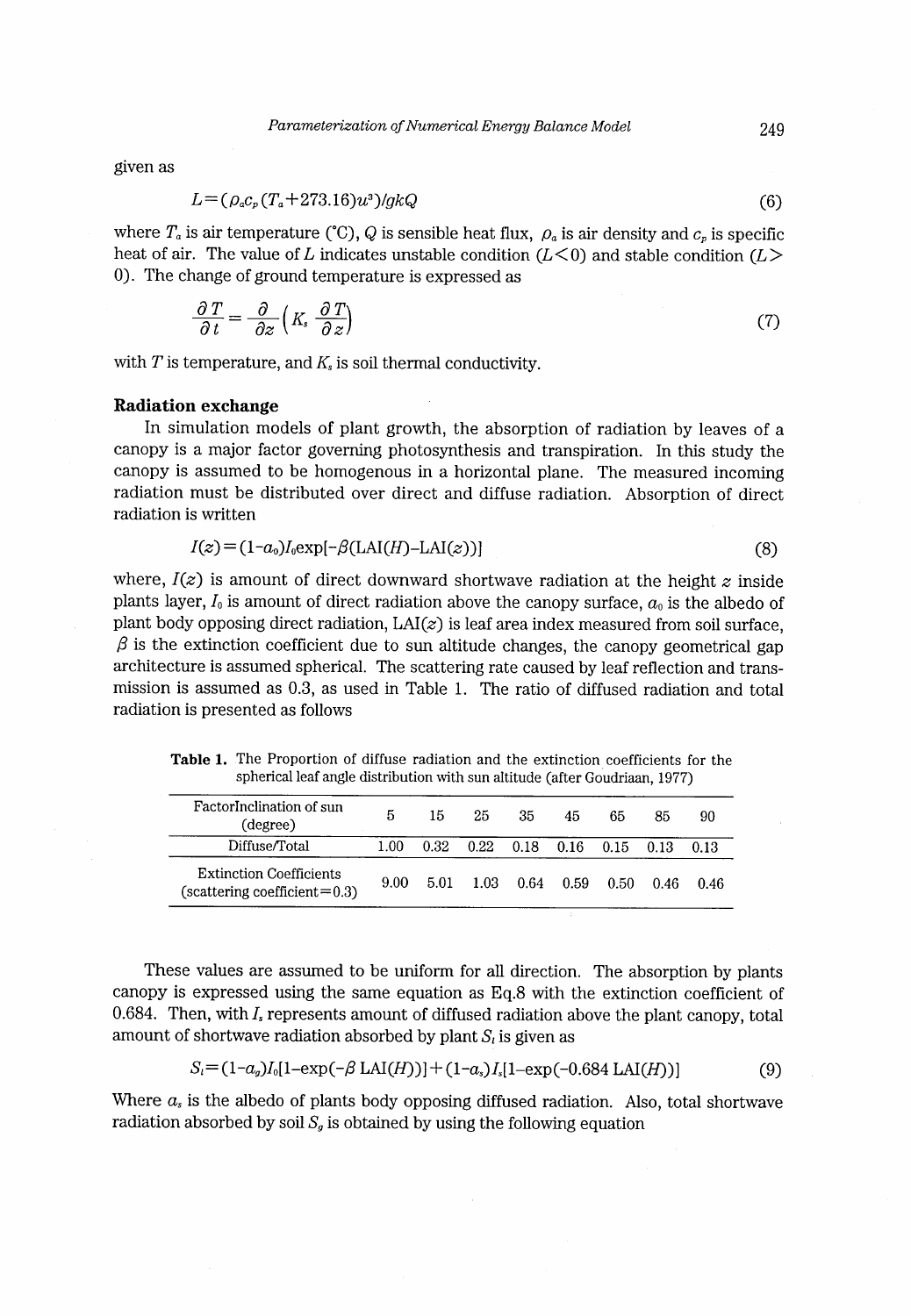$$
S_g = (1 - a_g)[(1 - a_g)I_0 \exp(-\beta \text{ LAI}(H)) + (1 - a_s)I_s \exp(-0.684 \text{ LAI}(H))]
$$
(10)

With  $a<sub>g</sub>$  is the soil surface albedo. The shortwave radiation above the canopy is equal to the total of  $S_i$  and  $S_g$ . Figure 1 shows this relation.



Fig. 1. Extinction and absorption of shortwave radiation.

The downward long wave radiation is not only composed by atmospheric radiation but also almost all part of long wave radiation emmited from soil surface and plant canopy. Since the leaf surface long wave radiation dispersion rate is considered as O, extinction coefficient become 0.891. Therefore, with the presence of plant canopy, Iong wave radiation absorption  $L_t$  is obtained using the following equation.

$$
L_i = [\varepsilon_i (L_{\text{sky}} + L_e) - 2L_p][1 - \exp(-0.81 \text{ LAI}(H))]
$$
\n(11)

Where,  $\varepsilon_l$  is leaf long wave radiation emissivity,  $L_{\text{sky}}$ ,  $L_e$  and  $L_p$  are long wave radiation ernitted from atmosphere, soil surface and leaf surface. Mean while soil surfaces long wave radiation absorption  $L<sub>g</sub>$  is written as

$$
Lg = -Le + \varepsilongLsky exp(-0.81LAI(H)) + \varepsilongLp[1-exp(-0.81LAI(H))]
$$
 (12)

Figure 2 shows the relation of long wave radiation extiction and absorption. The obtained value of radiation budget above plant cover surface is proper to the sum of  $S_i$ ,  $S_g$ ,  $L_i$  and  $L_g$ .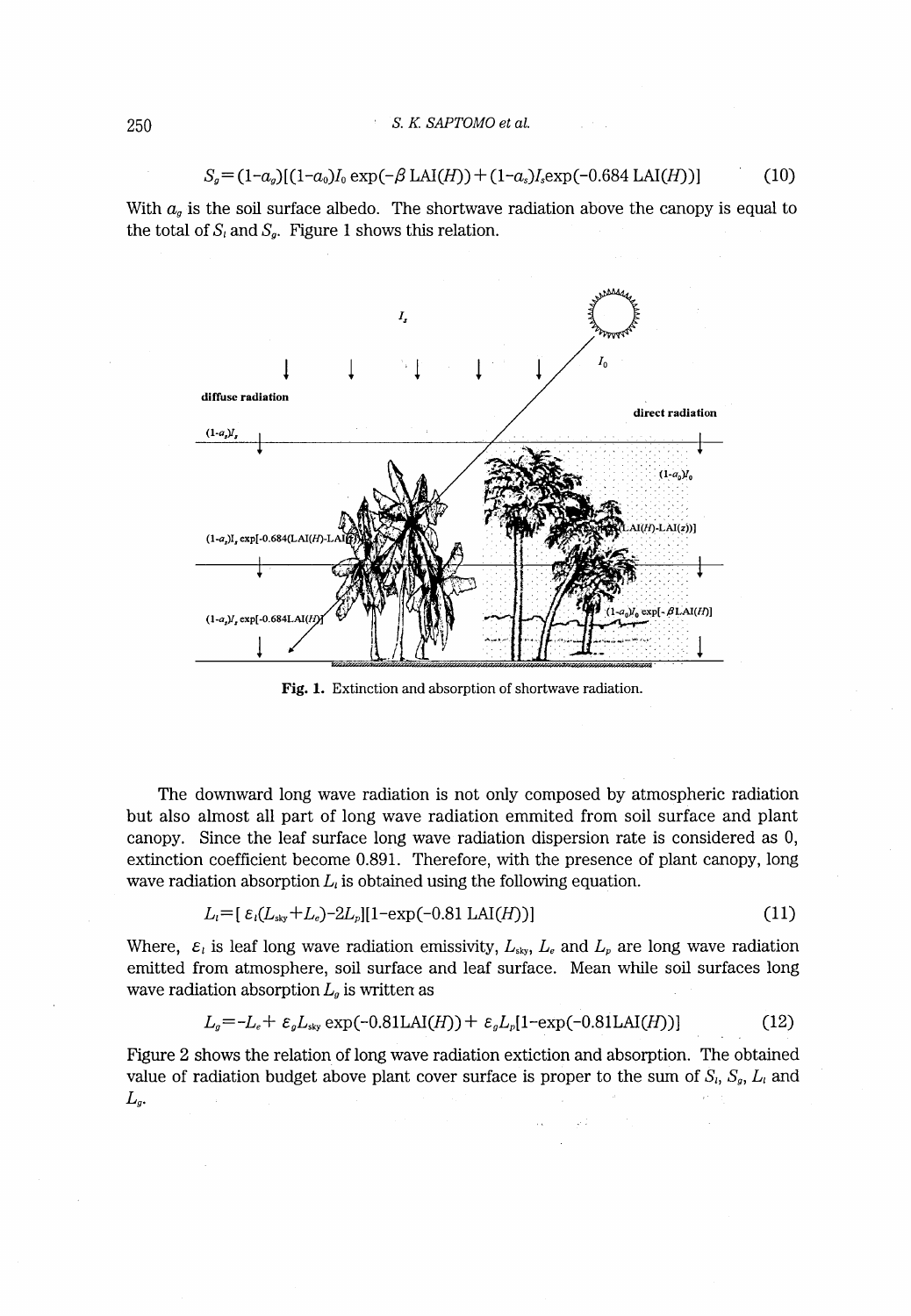

Fig. 2. Extinction and absorption of long wave radiation.

## Heat exchange

Energy fluxes on vegetated surface was calculated using two layers resistance model. This model treats plant canopy as a single big leaf with a certain height. This model is depicted in Fig. 3.



Fig. 3. Two layer resistance model.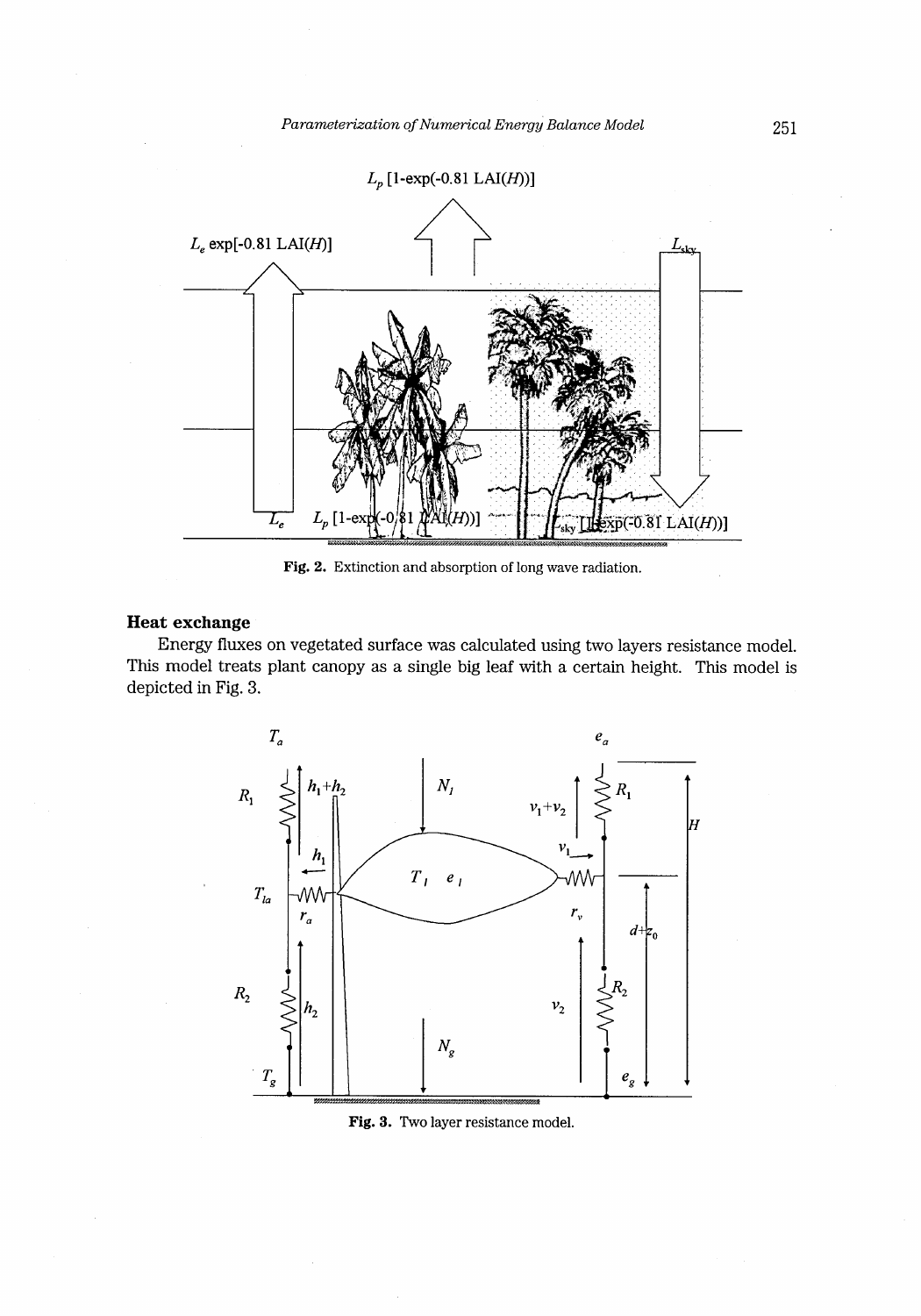#### 252 S. K. SAPTOMO et al.

The sensible and latent heat transfer is arranged imitating electrical resistance model, and described by the following equations.

| $T_i - T_a = [R_1(h_1 + h_2) + r_a h_1]/c_p \rho$                                                                        | (13) |
|--------------------------------------------------------------------------------------------------------------------------|------|
| $T_a - T_l = [R_2 h_2 + r_a h_1] / c_n \rho$                                                                             | (14) |
| $T_l$ – $T_a$ + [e,(T,) – e,]/ $\varDelta$ = [R <sub>1</sub> ( $v_1$ + $v_2$ ) + $r_v v_1$ ] $\gamma/c_v \rho \varDelta$ | (15) |
| $T_a - T_l - [e_s(T_a) - e_a]/\Delta = [R_2v_2 + r_vv_1]\,\gamma/c_v\rho\Delta$                                          | (16) |
| $N = h_1 + v_1$                                                                                                          | (17) |
| $N_a = h_2 + v_2 + G$                                                                                                    | (18) |
|                                                                                                                          |      |

$$
N_s = h_2 + v_2 + G \tag{18}
$$

Here,  $T_a$ ,  $T_i$  and  $T_g$  are air, leaf and soil surface temperature;  $e_s(T_a)$  and  $e_s(T_g)$  are saturation vapor pressure at  $T_a$  and  $T_s$ ;  $e_a$  and  $e_g$  are the vapor pressure above the canopy and at the soil surface;  $h_1$ ,  $h_2$ ,  $v_1$  and  $v_2$  are sensible and latent heat transmitted from leaf surface and soil surface;  $R_1$  and  $R_2$  are resistances of the canopy's layers,  $r_a$  is leaf resistance,  $r_v$  is latent heat transfer resistance,  $\gamma$  is humidity constant,  $c_p$  and  $\rho$  are the air specific heat capacity and density, and  $\Delta$  is the gradient of saturation vapor pressure's curve. The value of  $T_1$ ,  $G$ ,  $h_1$ ,  $h_2$ ,  $v_1$  and  $v_2$  have to be determined. The air temperature within the canopy layer  $T_{\mu}$  is simply determined by using the following equation.

$$
T_a = T_l - h_l r_a / c_p \rho \tag{19}
$$

The acquired air temperature is the air temperature of the model that possesses the resembled functions in the actual heat exchange occur in a canopy.

Leaf surface boundary resistance  $r_a$  is determined using the next equation, involving leaf effective width W and average wind velocity  $u_{av}$ .

$$
r_a = 1.8 \sqrt{\frac{W}{u_{av}}} \tag{20}
$$

The resistance occurs in latent heat transfer is obtained with taking into account the evaporation resistance  $r_s$ , known as stomata resistance, and  $r_v = r_a + r_s$ . Stomatal resistance  $r<sub>s</sub>$  is influenced by environmental condition, especially it is strongly affected by solar radiation and soil moisture.

The distribution of wind velocity inside plant canopy can be determined by using momentum exchange equation and in general is expressed by a simple exponential equation.

$$
u(z) = uH \exp[-\alpha (1 - z/H)] \tag{21}
$$

In this equation,  $u_{\rm H}$  is wind speed at the height the leaf heat of H,  $\alpha$  is attenuation coefficient which is settled by leaf size, slope and gap density.

The diffusion coefficient  $K$  is expressed,

$$
K(z) = KH \exp[-\alpha (1 - z/H)] \tag{22}
$$

where  $K_H$  is the diffusion occurs above plant cover surface. The transfer resistance between two compartments of heights of  $0-z_i$  and  $z_i-H$ , are :

$$
R_1 = \frac{-H\{1 - \exp[-\alpha (z_1/H - 1)]\}}{K_H \alpha} \tag{23}
$$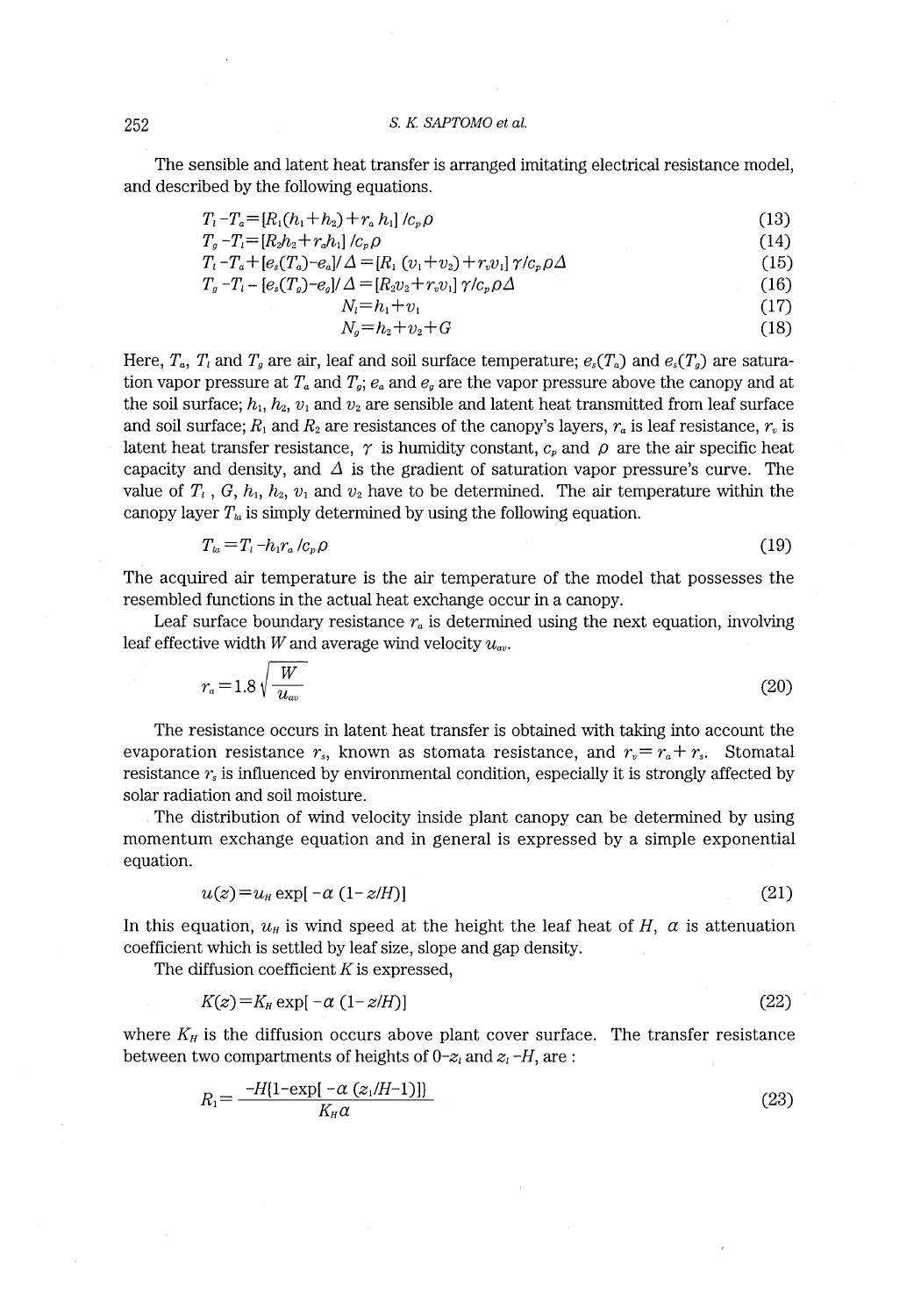Parameterization of Numerical Energy Balance Model 253

$$
R_2 = \frac{-H(\exp(\alpha)[\exp(-\alpha z_1/H)]-1]}{K_n \alpha} \tag{24}
$$

Near the soil surface below the canopy, molecules are diffusing properly to the viscosity at the bottom layer. Following Linacre (1972), this layer resistance Rs is presented as,

$$
R_s = \sqrt{\frac{\delta_{s}v}{u_s}} / D_a \tag{25}
$$

with  $\delta$ , is the average height of soil grain,  $\nu$  is the viscosity coefficient,  $u$ , is the wind velocity at soil surface  $(=u_{ll} \exp(-\alpha))$ ,  $D_{\alpha}$  is the transport coefficient of air molecule. Equation 24 then is included in Eq. 23 and termed as  $R_2$ .

#### Stomatal Resistance

Stomatal resistance of the plant should be taken into account in estimating latent heat flux transfer, beside boundary resistance or aerodynamic resistance as in the sensible heat flux transfer. In multi-1ayered resistance model, stomatal resistance is calculated for each layer, except the bottom layer which is the soil surface layer.

There is a general consensus among plant scientist about the stomatal resistance, that it is correlated with number of factors (Lynn and Carlson, 1990). These are the short-term changes in leaf water potential, significant soil drying, vapor pressure deficit, solar radiation, Ieaf temperature and ambient carbon dioxide. The relation between stomatal resistance and temperatures has been the subjects of previous researches (Smith et  $al.$  (1988), Shuttleworth and Gurney (1990), Lhomme and Monteny (2000)).

Stomatal resistance  $r_s$  were calculated taking into account the minimum stomatal resistance  $r_{min}$ , using the equation (Nakano and Cho, 1985)

$$
r_s = r_{\min} + b/[I + b/(r_c - r_{\min})]
$$
\n<sup>(26)</sup>

 $r_s = r_{min} + b/[I + b/(r_c - r_{min})]$  (26)<br>where,  $r_c$  is cuticle resistance and b is a constant. Since latent heat flux density changes depending on  $r_{\text{min}}$ , the sensible heat flux density will also be affected. The effects of changing the value of  $r_{min}$  is shown in Fig. 4. The plant surface temperature is increasing



Fig. 4. The effect of changing  $r_{min}$  to the plant surface temperature.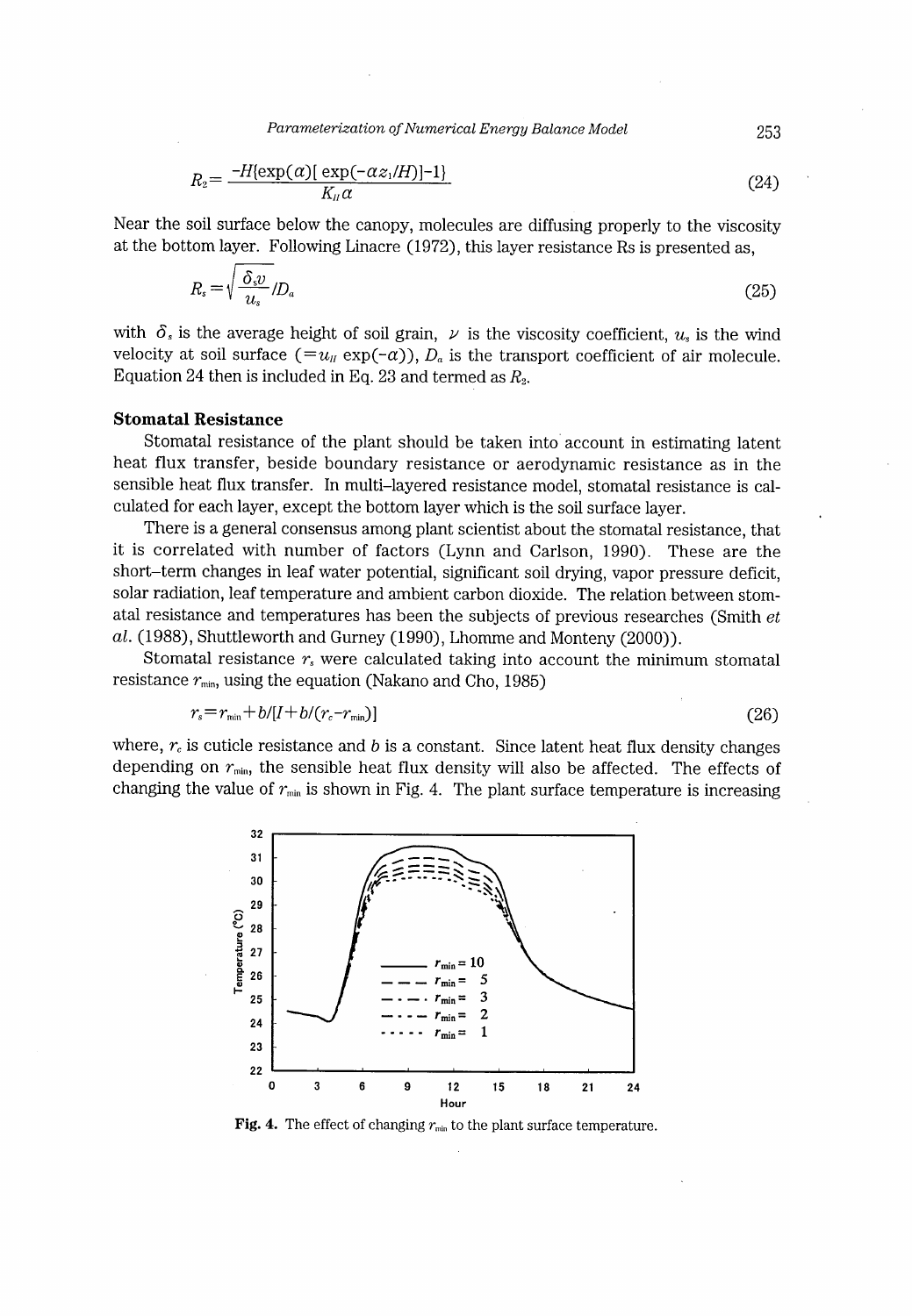when higher  $r_{min}$  occurs.

#### OBSERVATION

The observation was conducted to collect surface temperature and meteorological data of the location. Surface temperature was observed hourly under clear sky condition in the daytime, remotely measured with an infrared thermometer from a high spot.

The study area is mainly a wide paddy field (S  $6^{\circ}11'49''$ , E  $105^{\circ}54'25''$ ) surrounding by trees, forest and hilly topography. The location is near to a swamp forest belongs to a natural reserve known as 'Rawa Dano' in Cidanau Watershed. From Fig. 5 the difference in surface temperature of different land condition is noticeable.



Fig. 5. Surface temperature distribution

#### RESULTS AND DISCUSSION

The simulation was conducted using the modified model using meteorological data of Cidanau watershed, for 4 Iand conditions. The calculation of energy fluxes over artificial surface was conducted using a simple surface energy balance model that is not discussed in this paper. The parameters used in this simulation are enlisted in Table 2. These parameters were cited from references (Nakano and Kuroda, 1989; Oke, 2001),

|  | <b>Table 2.</b> Parameters used in the simulation |  |  |  |
|--|---------------------------------------------------|--|--|--|
|--|---------------------------------------------------|--|--|--|

| Parameter                                                      |      | Forest Bare soil | Paddy field | Artificial |
|----------------------------------------------------------------|------|------------------|-------------|------------|
| Minimum resistance $r_{\text{min}}$ (s/m)                      | 100  | 300              | 100         |            |
| Leaf Area Index LAI                                            | 8    | 0.5              | 3.7         |            |
| Thermal diffusivities of soil $(m^2s^{-1} \times 10^{-6})$     | 0.2  | 0.4              | 0.27        | 0.38       |
| Volumetric heat capacity of soil $(Jm^{-1}K^{-1} \times 10^6)$ | 0.6  | 0.55             | 0.65        | 0.47       |
| Soil water potential (bar)                                     | $-1$ | $-1000$          | $\theta$    | $-10(20%)$ |
| Albedo $(\%)$                                                  | 15   | 20               | 20          | 20         |
| Roughness length (m)                                           | 1.04 | 0.02             | 0.09        | 0.06       |
| Obstacle height (m)                                            | 8    | 0.2              | 0.7         | 0.1        |
| Zero-plane displacement height (m)                             | 5.04 | 0.13             | 0.44        | 0.02       |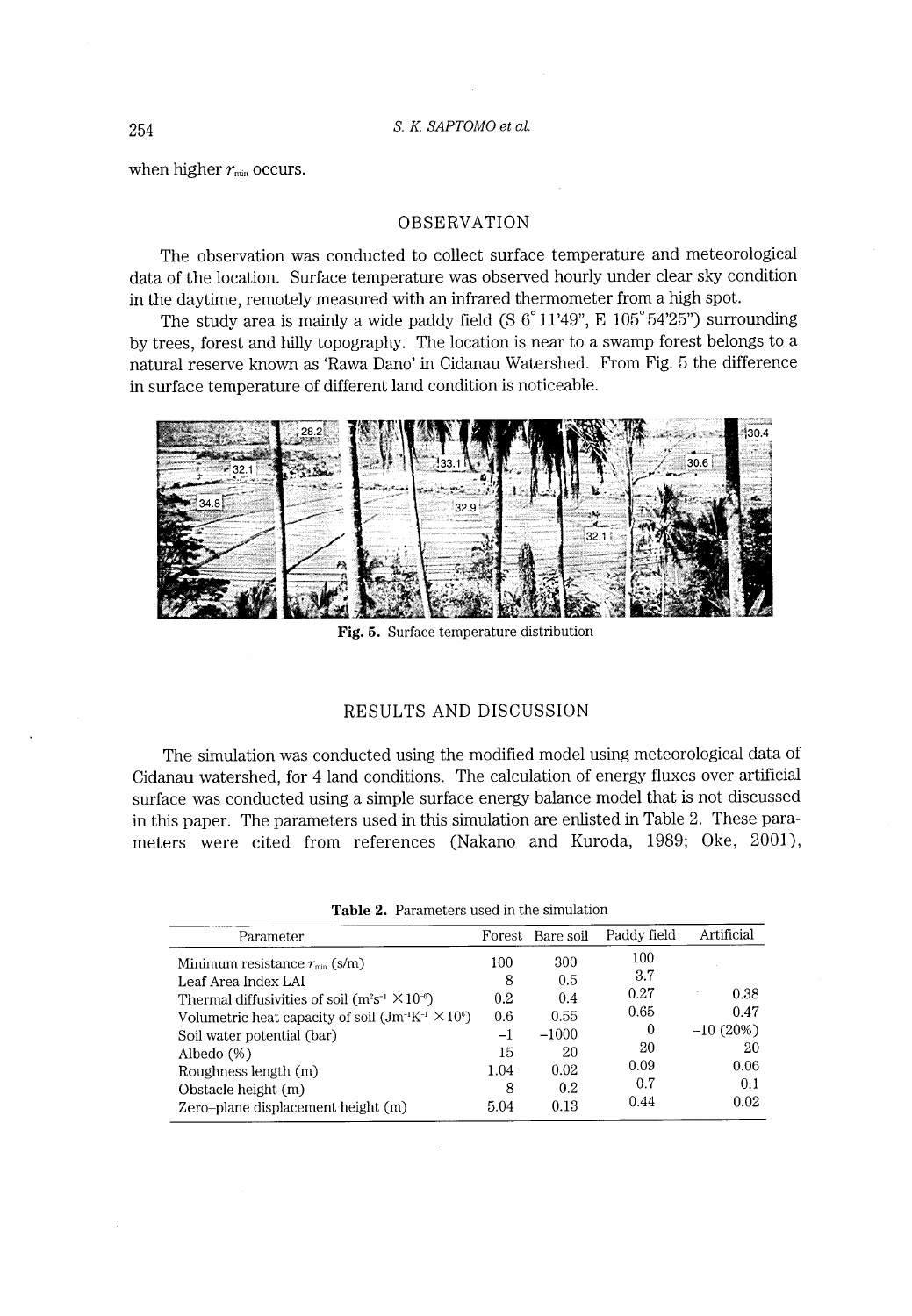meteorological data from local climate station, field measurement and assurnption. The boundary condition of air temperature, air humidity, and wind velocity at the height 100 m and soil temperature are  $30.7^{\circ}$ C,  $0.017$  g/g,  $3.3$  m/s and  $31.7^{\circ}$ C.

#### Surface Temperature.

The estirnated surface temperature of 4 different land use types are shown in Fig. 6. Due to lack of observation data, the surface temperature resulted from simulation can only be compared with the data which are available from 10:OO to 16:OO. The temperature data was not continuously measured. Remote observation using an infrared thermometer was done on hourly basis, depended on the weather condition. The observation was conducted in the month of August year 2002.



Fig. 6. Simulated and observed surface temperature of (a) paddy field, (b) bare soil, (c) forest

The simulated temperature fluctuates within the range of the measured temperature data of 28°C to 32°C (forest), 28°C to 34°C (paddy field), 31°C to 34°C (bare soil) and  $38^{\circ}$ C to 60<sup>°</sup>C (asphalt). In the noon time, the simulation results seem to agree with the observation data, especially for paddy fields, forests and bare soils. But in the afternoon, the surface temperatures were underestimated.

The hourly variation of estimated surface temperature of four different land use types shows the effect of surface condition to its thermal environment. Under the same condition of meteorology, temperature of artificial surface (asphalt) reaches more than 50'C, while the highest forest temperature only about 30 °C, following paddy field and bare soil.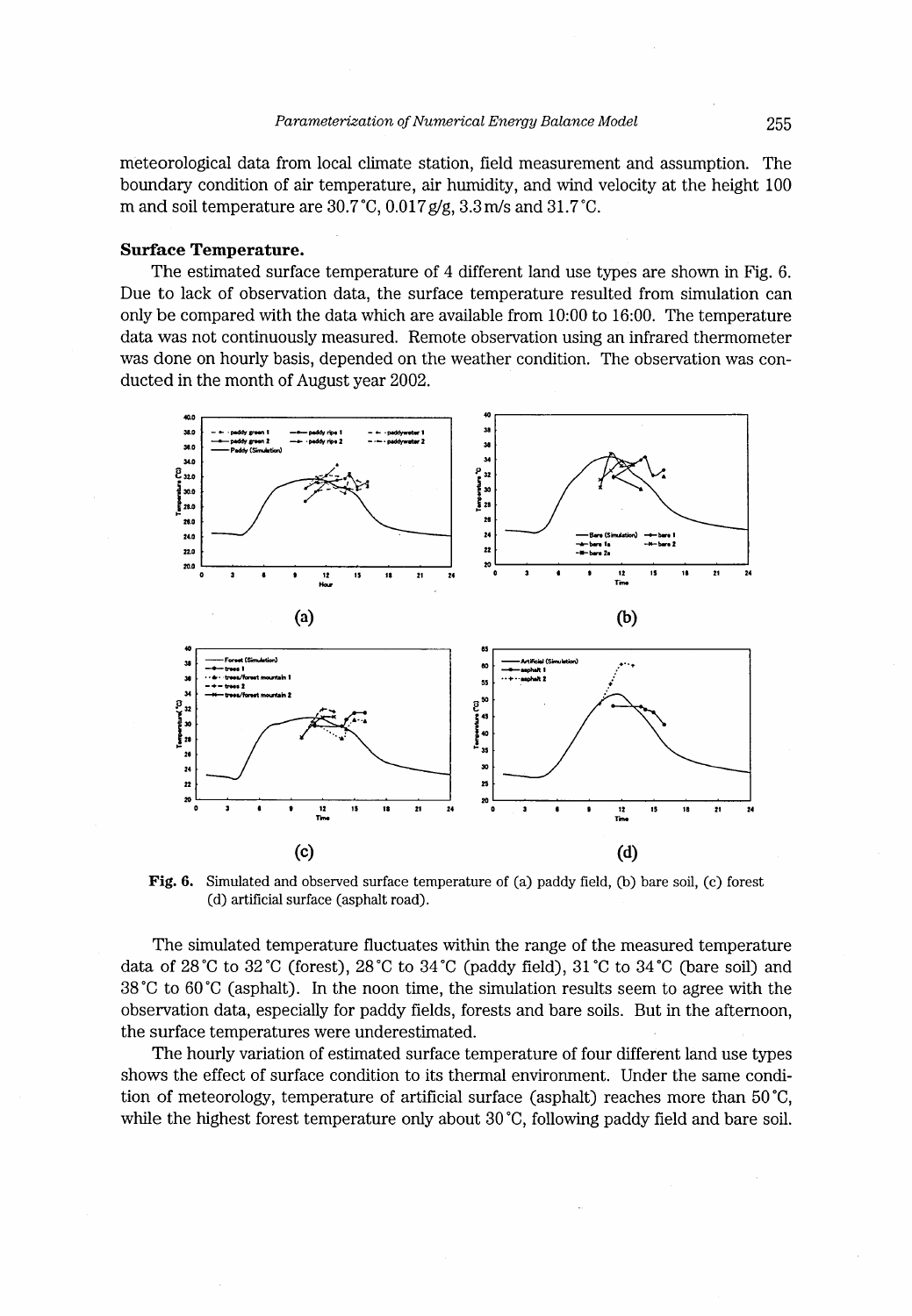This variation presented in Fig. 7. Here, the effect of plant and vegetation existence to the thermal environment is obvious.



Fig. 7. Hourly variation of simulated surface temperature of four different land uses.

#### Sensible and Groumd heat fiux

The net radiation absorbed by the earth surface is dissipated into sensible heat flux, ground heat flux and latent heat flux. Sensible heat flux, when released, will cause the temperature of the environment above ground surface to increase. Ground heat flux in the other hand will be used for heating the soil.

Figure 8 shows the variation of sensible heat flux of each land use. Artificiai surface releases very high amount sensible heat flux compared to the others. The forest has the role as the sink of heat energy. This is indicated by the negative sensible heat flux that causes the forest temperature is lower than its environment and. In Fig. 9, characteristic of artificial surface, in this case asphalt road, which has high ground flux, is clearly noticed.

#### Evapotranspiration

The component of energy balance used for evapontraspiration process is the latent heat flux. Each land use type has different condition of latent heat flux variation (Fig. 10). The latent heat flux of the artificial surface is zero, which means no evaporation occurs, and the whole of surface energy was used to increase the environrnental temperature and the ground temperature. The evapotranspiration of bare soil is lower than paddy field. Paddy field usually has a shallow water surface above the soil surface and it contributes to the evapotransoiration. Figure 10 shows that evaporation occurs in four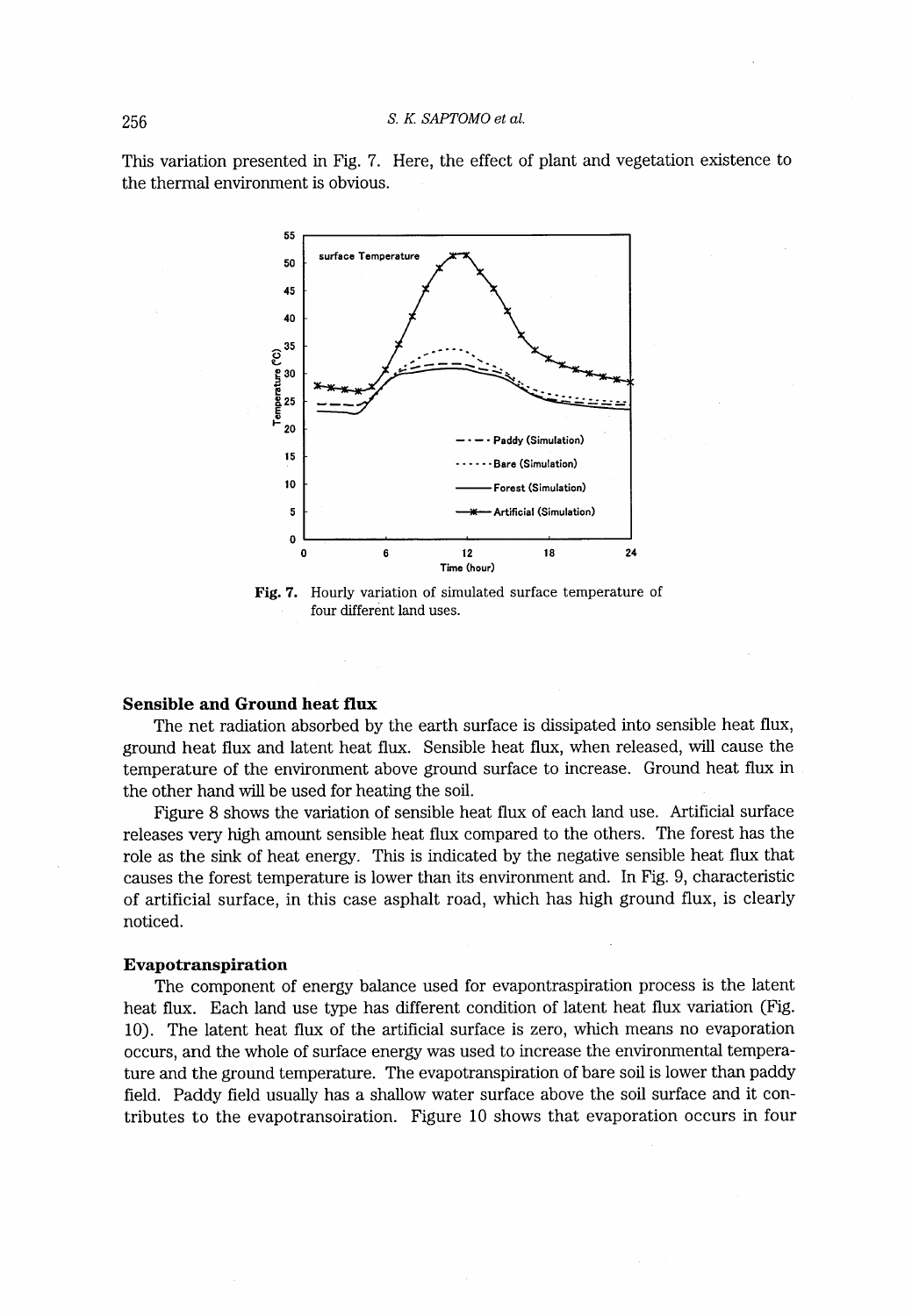Parameterization of Numerical Energy Balance Model 257



**Fig. 8.** Hourly variation of simulated sensible heat flux of four dif ferent land uses.



Fig. 9. Hourly variation of simulated ground heat flux of four different land uses.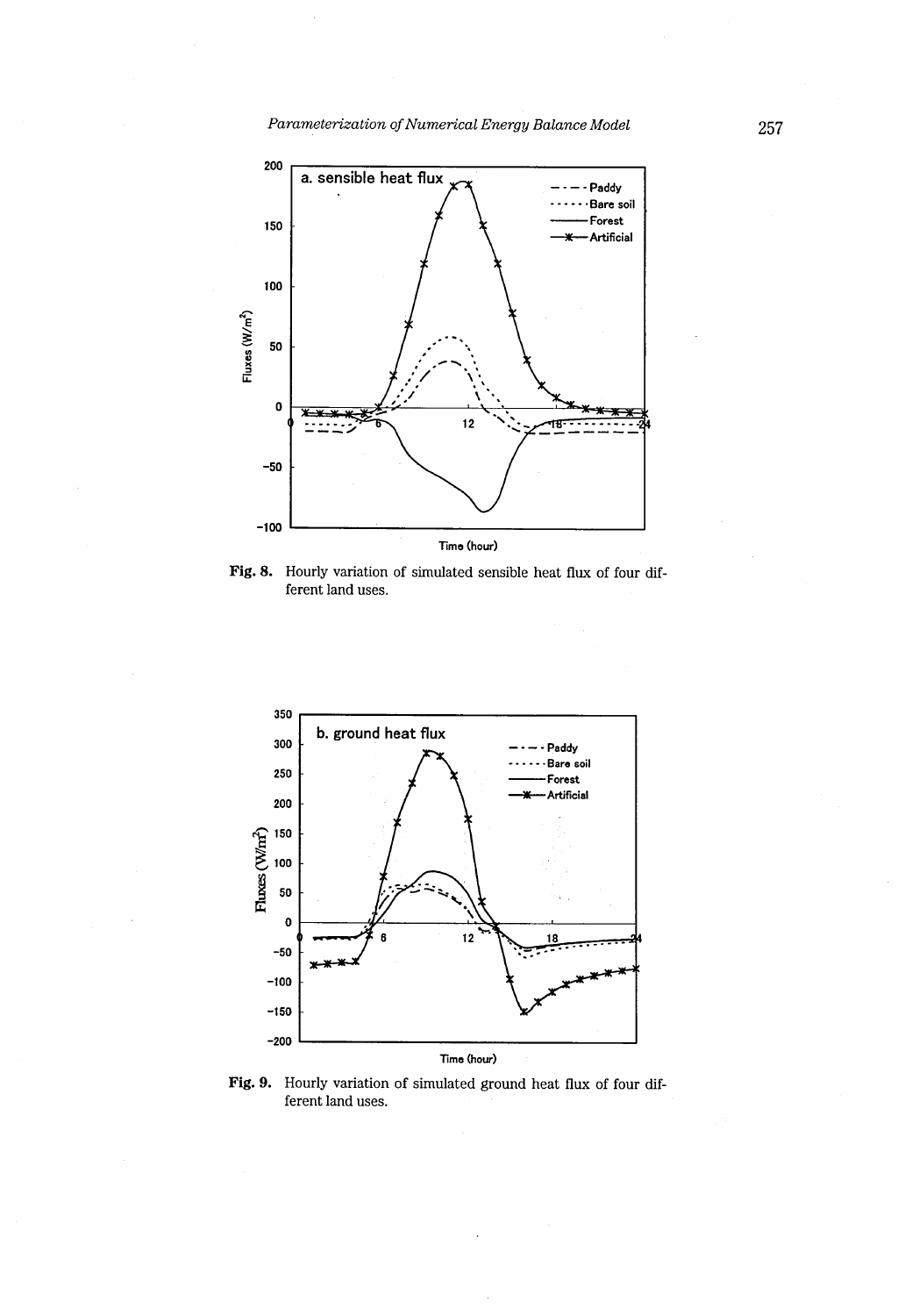258 S. K. SAPTOMO et al.







different land uses are, in order from the largest, forest, paddy field, bare soil and artificial field. The total daily latent heat of every land use (Fig. 11) are 12.5 MJm<sup>-2</sup>d<sup>-1</sup> (Paddy field),  $11.2$  MJm<sup>-2</sup>d<sup>-1</sup> (Bare soil) and  $15$  MJm<sup>-2</sup>d<sup>-1</sup> (Forest). These values are equal to 5, 4.5 and 6 mm of water.